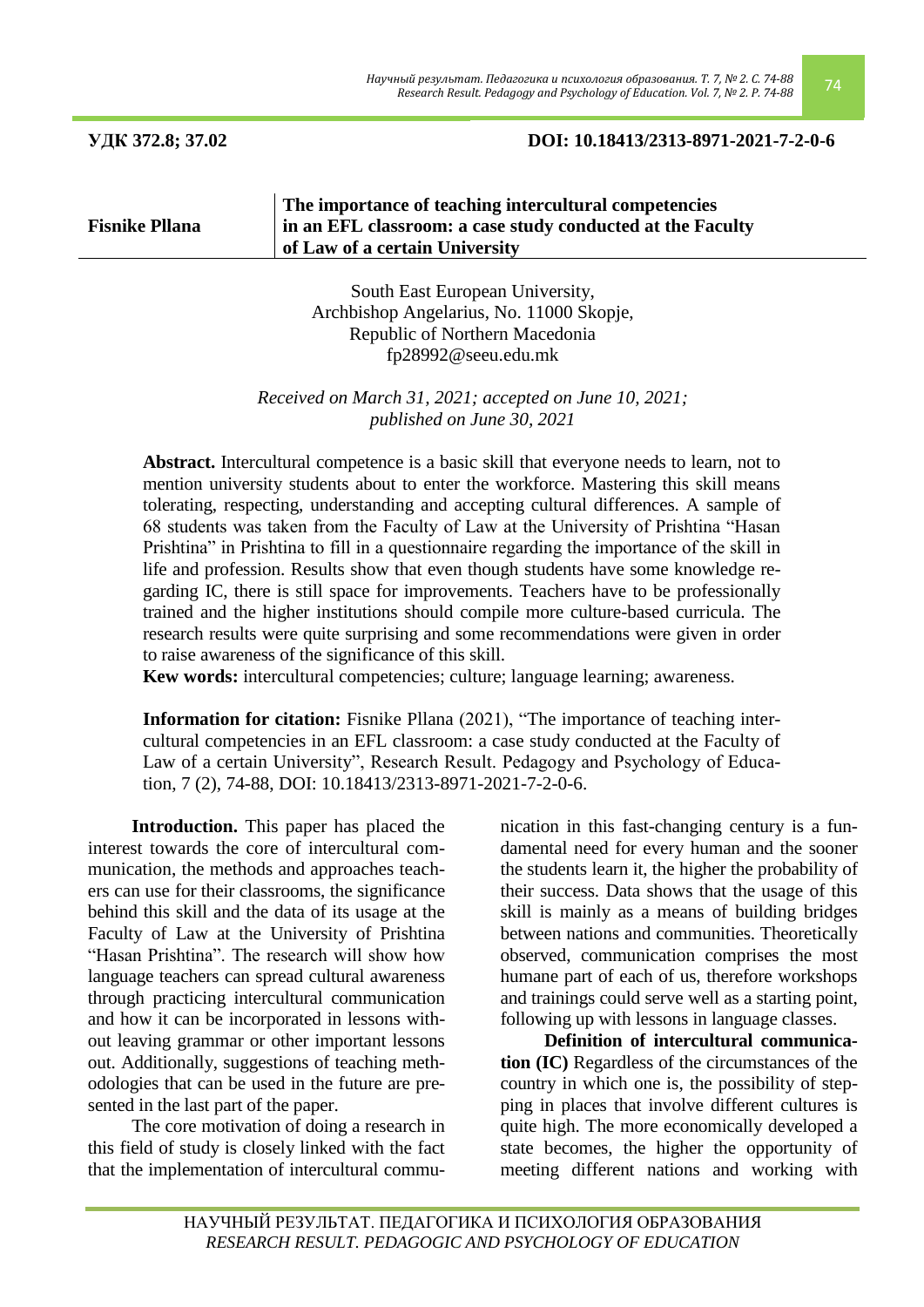Because culture has a very broad meaning and understanding among people, its approaches change and the components differ based on the chosen perspective to see them. Edward Hall has written many books on anthropology and behavior where culture plays an important role. He came up with a high context and low con-

message. A low context (LC) communication is just the opposite; i.e., the mass of the infor-

2005). The same authors state that the adaptation step is considered to a certain extend manipulative since it represents the built expectation for a certain culture in which people can require particular end products of behavior. This phase may be about adapting behaviors but if performed without critical thought it can lead to judgments and prejudices. The last step of this list is the ultimate understanding of one's own culture and the culture of the others'. Bennett's scale is to a certain extend applicable, however many scholars do think that other approaches work better.

against their will, but at the same time they do not voluntarily confront themselves with them either. Since primary school, language is taught

as an inseparable part of every curriculum and the most appropriate way to achieve cooperation between people is through teaching. **Approaches to Intercultural Competencies.** Bennett (1998) lists six steps to understanding cultural differences: denial of difference, defense against difference, minimization of difference, acceptance of difference, adaptation to difference, and integration of difference. This process starts with believing one's own culture is the ultimate reality and ends with the total acceptance towards cultural differences. However, the first three steps are rather concerned with personal changes and the other three with modifications that can be seen from outside. The acceptance-of-difference step requires more than the passive act of understanding, it does rather consist of giving back when decisions are made or feedback is needed (Friedman & Antal,

necting with people. Yet the question is: what does this particular skill represent, how should one learn it, and specifically, are the students of the Law Faculty at the University of Prishtina "Hasan Prishtina" acquired with the needed Separating the term "intercultural commu-

nication  $(IC)$ " often also referred to as "crosscultural communication" is taken as a starting point of analysis. The first definition of the word "intercultural", based on the Merriam-Webster dictionary means: *"occurring between or involving two or more cultures*" ("Intercultural," n.d.). Two other definitions of the word co-exist, however this one serves the purpose of this research. Additionally, the definition of culture needs to be stated: "*the way of life, especially the general customs and beliefs, of a particular*  group of people at a particular time" ("Culture," n.d.). Looking at it from a social perspective, one can argue that not only does culture represent the general customs and beliefs but also the core values of each individual. The difference of personal preferences leads to cultural variety which contributes to complications in human connections. Moving next with the definition of the other part of the term, the word "communication", based on the Merriam-Webster dictionary has the following definition: ―*the act or process of using words, sounds, signs, or behaviors to express or exchange information or to express your ideas, thoughts, feelings, etc., to someone else*" ("Communication," n.d.). And since Intercultural communication is part of the term Intercultral competency the definition of the later one is "*possession of* sufficient knowledge or skill" ("Compenecy", n.d.).

them follows. How would one communicate, cooperate and become friends with each other, when cultures happen to be different and the diversification can be at various degrees? In life and work, one needs to practice the skill of intercultural communication as a means of con-

training for it.

Fundamentally, communication requires effort, but how willing are people to get out of their comfort zones to do it properly is the question. Bennett (1998) states that conflicts arise if people are dealing with cultural differences

*Научный результат. Педагогика и психология образования. Т. 7, № 2. С. 74-88 Research Result. Pedagogy and Psychology of Education. Vol. 7, № 2. P. 74-88* 75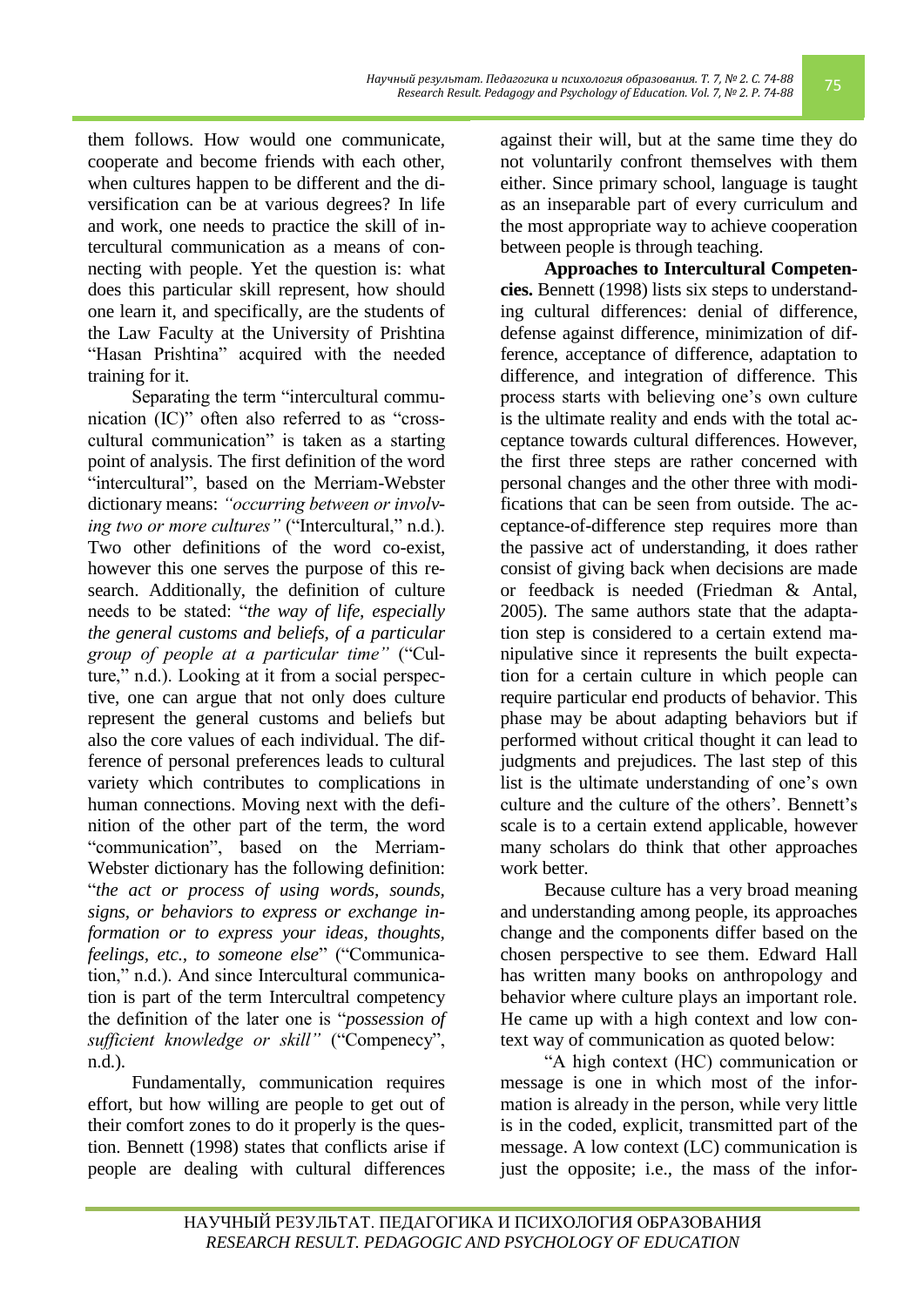mation is vested in the explicit code. Twins who have grown up together can and do communicate more economically (HC) than two lawyers in courtroom during trial (LC), a mathematician programming a computer, two politicians drafting legislation, two administrators writing a regulation."

The given concept of low context communication represents the actual state of two people who have not been raised, fed or taught the same. Therefore misunderstandings that occur between people of different cultural backgrounds are initially started because of the presence of the low context communication. What could be done towards solving this problem is strongly related to IC and its practice as an indicator of heading towards the high context communication?

One other aspect of communication is time, more precisely the usage of it, which categorizes some cultures into monochromic and others as polychromic users (Hall, 1979). The monochromic perception of time is when a person deals with one action per time, whereas the polychromic perception is many actions or engagements during a time period (Bluedorn, Kaufman & Lane, 1992). Samovar, Porter, and McDaniel (2009) state that the polychromic people, cultures as: Africa and South America,

are more concerned about the momentum and not that much with schedules, whereas monochromic people, cultures as: North America and Northern Europe, rely their daily performances on time and schedules. Being aware of these differences does save time, effort and misunderstandings between cultures. Notwithstanding the cultural generalizations, there may be exceptions, however knowing in which category a culture falls does help in business, legislate and other important matters.

The Lewis model of time is similar to Halls's perception of time however slight changes do occur. For James Lewis there are three types of cultures: linear-active, multiactive and reactive. The first one corresponds to the monochromic perception of time, which is one action per time, whereas the multi-active type of culture is Hall's polychromic perception of time. Additionally, Lewis adds another category: reactive cultures which include the ones that listen and get the information before talking or giving feedback (Lewis, 2006: 32). These cultures are called reactive, since they give space to the other person to express himself and then come up with a reaction. Fig. 1 represents the cultural division based on the Lewis Model with the countries that model them.



Fig. 1 The Lewis Model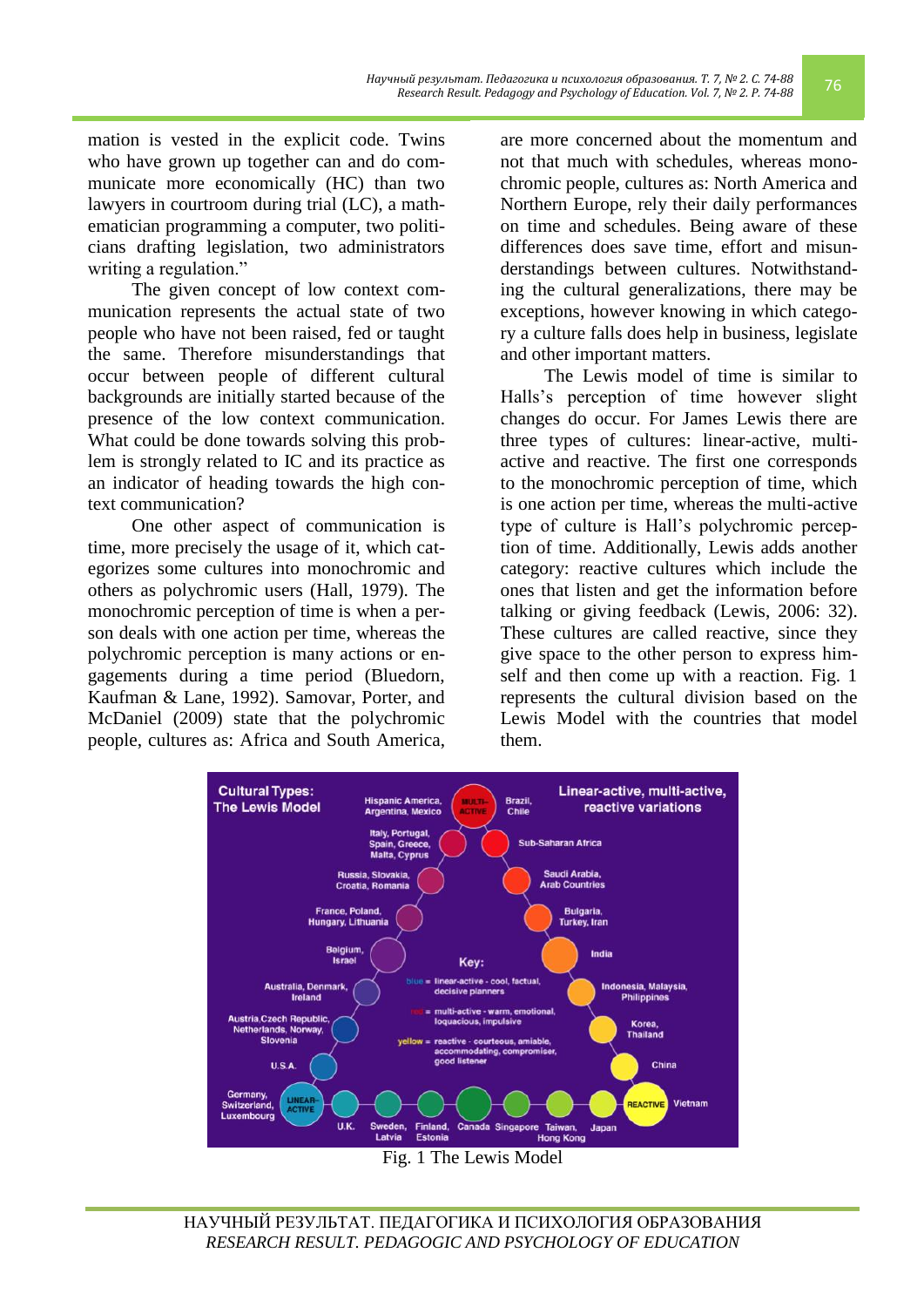*Научный результат. Педагогика и психология образования. Т. 7, № 2. С. 74-88 Research Result. Pedagogy and Psychology of Education. Vol. 7, № 2. C. 74-88* 77<br>Research Result. Pedagogy and Psychology of Education. Vol. 7, № 2. P. 74-88

The significance behind this division of time users could be a starting point of teaching IC since it thoroughly mirrors an internal part of each person and in this case cultures. Explaining the basic concepts of intercultural competencies will make it easier for the students to adapt themselves towards the more complex changes that this skill requires.

**Teaching Intercultural Competencies.**  Understanding the native language's function and culture creates a great opportunity in doing the same with a foreign language. This factor, among others, contributes to the fundamental proficiency and understanding of culture and its usage in another environment. Knowing and respecting the differences among the native and foreign culture makes room for tolerance and positive changes (Crozet et. al., 1999: 21). This is clearly done through theory and practice however one without the other can lead to knowledge but not competence (Bennett, 1998). The teachers' responsibility is to integrate the practices within lessons rather than teaching it as a separate unit or chapter.

Banks (2017), points out the significance of the teachers' and administrators' awareness towards accepting diversity in order to create a safe environment for students. If teachers mirror their own lessons within the classroom, students most likely adapt the behavior and consider it right. A teacher explaining IC and being biased himself with students would create a clash which wouldn't be welcoming for students and would most likely result in failure of teaching IC. The first step would be the above mentioned one, acting and students adapting.

This skill can be taught as a separated subject or maybe integrated in different economic or field specific classes, however, most effectively it would fit into a language class. Crozet, Liddicoat and Bianco's (Crozet, Liddicoat & Bianco's, 1999: 21) description of the aim of Intercultural Language Teaching stands in attaching the cultural representation with the language teaching, just like teaching the Zen tradition would be appropriate for Japanese and less beneficial for English. Learning a language comes attached with learning some parts of its culture as well as the adequate vocabulary.

To achieve intercultural competence one must not only learn culture but also experience it personally (Bennett, 2009; Perry & Southwell, 2011). Ideally, language students would be sent abroad for a time period in order to experience interculturality themselves, however because this is not always possible, the teacher has to work on making the classroom a stimulated multicultural room. Learning in a classroom has to be experimental and change has to be in the center of it; through change there is progress (Byram & Feng, 2005). Schenker's (Schenker's, 2012) study explains the benefit of exchanging e-mail transcripts between her American students and German students as a form of teaching intercultural competence. Not only were they giving feedback to each other, they saw a different point of view of things through writing. This and many other methods lead to direct but virtual encounter of students of different cultures, nations and environments which can serve the teachers but mostly the students.

**Literature review.** The act of communicating between people from different cultures is considered intercultural communication (Sun, 2013). Whether this communication is not offensive and successful is all based on the knowledge of this skill at the right moment. Every profession includes human contact and no matter if the nationalities are alike or different, people need to know some basic behaviors in order to comprehend each other. The burden and luck to teach this skill falls on the teachers and the most practical class is: the foreign language class. Teaching English as a foreign language embodies the responsibility of teaching about a globalized world and cultural acceptance; whether teachers fulfill it or not is another matter.

Xu (Xu, 2017), in a study done with an online writing class has encountered some components of metacultural writing competence. The first component is: people may use the same word in a language to express something very different when translated in their native languages, i.e. the word 'love' would be used by Chinese to describe the love for a city and a different word for the love towards their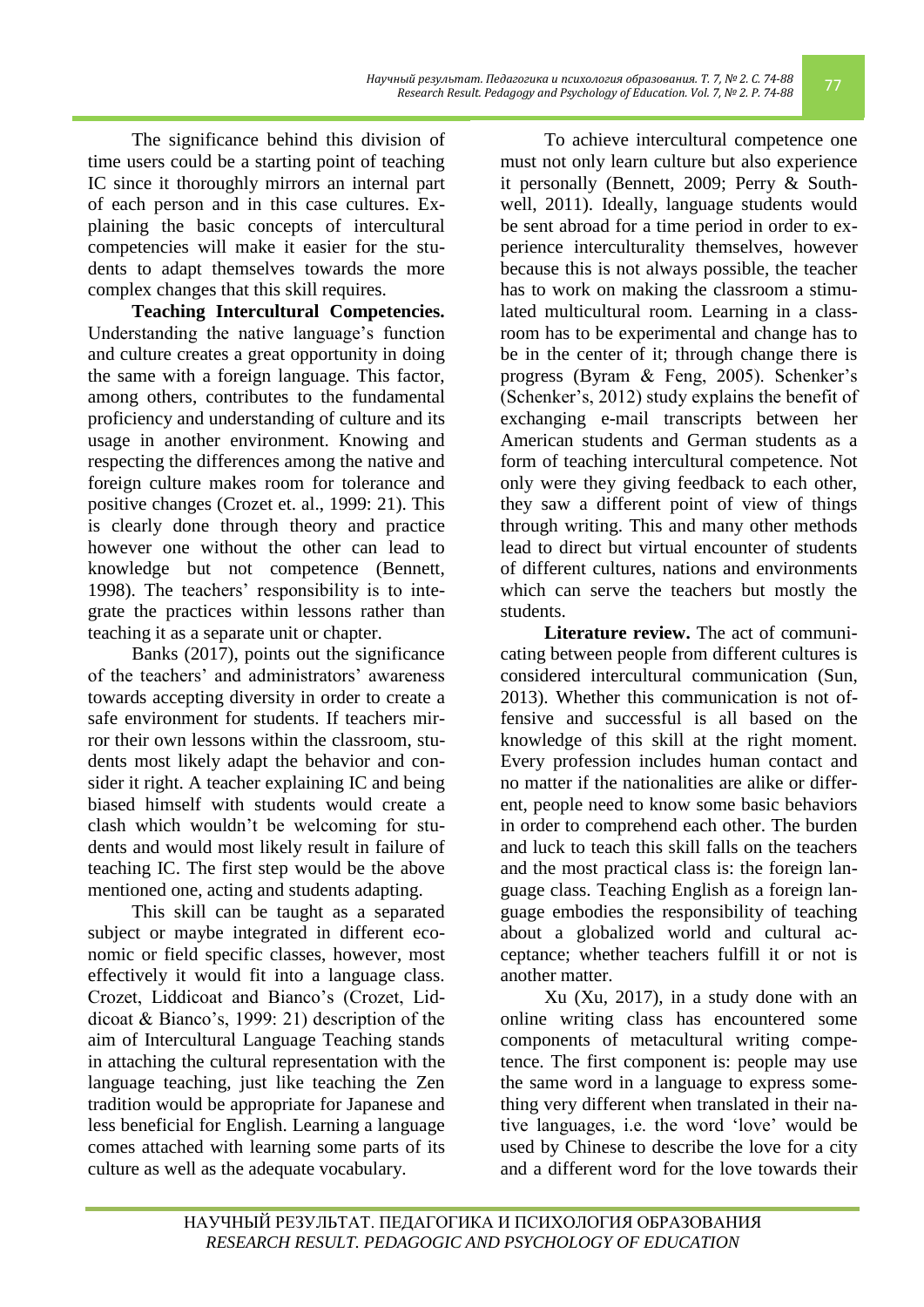parents. Whereas English uses the same word for every kind of affection towards something. The second component is the explanation ability, which is the ability to explain why things work in a culture the way they do. The third component of this study is the negotiation ability which is the capacity of different nations to negotiate intercultural concepts. The three explained components can be taught in a writing class or during writing assignments which are an inseparable part of each language class while assessing them in a very practical way.

The implementation of the native culture in the process of teaching intercultural competencies is still very debatable. The Chinese Ministry of Education has published the curriculum for teaching English in 2000, including the explanations of the native culture as an inseparable part of teaching foreign cultures, however it has not been into practice fully (Jinan, 2015). Usually, if there is focus on culture, it is mostly on the target language culture and not in the native. The present curriculum of the Ministry of Education, Science and Technology in Kosovo for the English classes in high schools does include intercultural competencies. A very long list of IC is presented on the official webpage and they are required to be fulfilled by every language teacher (Official MEST webpage). The fourth section of the skills that teachers have to teach is titled "English in the world" with the subsections: comparison of languages and cultures, interactions with the representatives of the target language and the use of the target language for leisure and personal enrichment. The given curriculum is very rich on intercultural competencies however if it would have been implemented the way it is according to law, the students that finish high school would be culturally competent.

The University of Prishtina "Hasan Prishtina" on the other hand does not have a particular curriculum for all language classes but each Faculty has their own. Most of the curricula are adjusted to the needs of the particular field, nevertheless, the language departments do teach the cultural components in multiple classes during the overall study program. Curran (Curran, 1993), has written a book "French for Lawyers" for students who are leaning French but study Law. Similar adjustments to the needs of the students are crucial, since learning the terminology of the field one is studying in is very practical towards developing other skills, therefore teachers need to be provided with English for Specific Purposes (ESP) materials. Curran (1993) evaluates his students not only on language skills but also cultural and historical events concerning the French language, this way combining the facts with the proper way of uttering them.

Dicey (Dicey, 1900) claims that teaching English law is not art but a since, highlighting the importance of learning this skill with law reports and not books. Without dealing with legal matters and thoroughly analyzing them, it is hard for a language teacher to know each term and process. Hajdu and Domonyi (Hajdu & Domonyi, 2019), state that the English language taught in business or translation classes has to be intertwined with IC since no job can be done rightly if this skill is not thoroughly used. Besides the language skills, teachers have to be prepared to stand in front of every kind of audience. Each field of study requires at least the basic knowledge of the terms and the process regarding that profession. Under these conditions, teachers have to be prepared and, if possible, professionally advised before entering a new field of study; this could be possible through workshops or even special field trainings.

The importance of culture in life and profession is incomparable. Each person does know basics of culture however very often insults happen without knowing how or why it came to them. Humans from their nature have to readjust their behaviors based on the environment and the company they are in. The usage of IC is especially needed in diplomatic matters and connections. Its power lays in the capacity to change and shape the community with its perspectives and rules (Katrandzhiev, 2004: 89). Despite the fact that this skill is teachable and important, the implementation is always linked to: the teachers' belief whether interculturality and language fit together and their ability to teach and asses it (Sercu, 2005: 165). The lack of professional trainings and a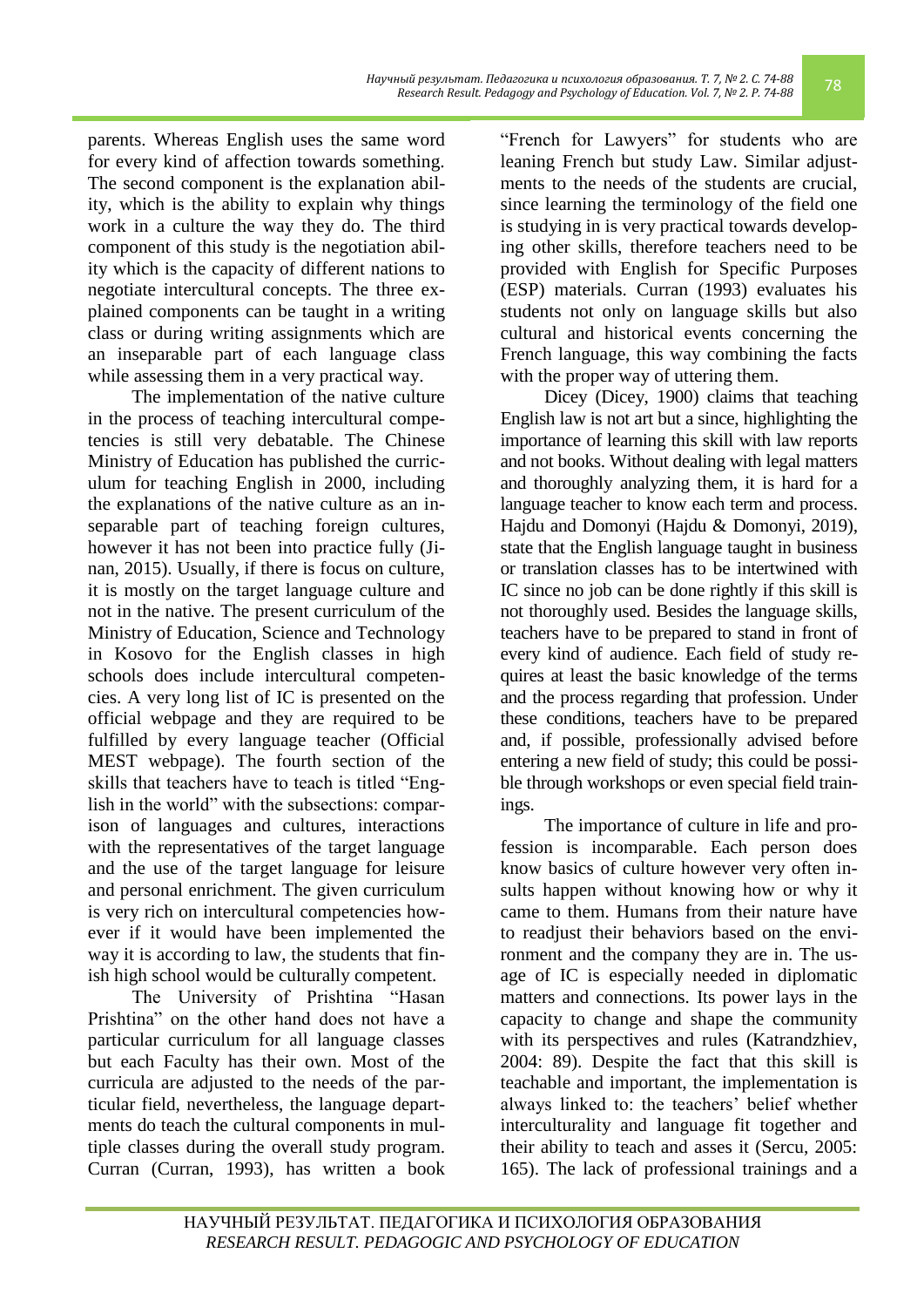*Научный результат. Педагогика и психология образования. Т. 7, № 2. С. 74-88 Research Result. Pedagogy and Psychology of Education. Vol. 7, № 2. P. 74-88* 79

lot of unknown components add to the incapability of teaching IC.

In a study done in a U.S. university for academic writing the results show that while students were talking with their multicultural counterparts, they were not realizing the changes of behavior they were making in order to be understood clearly (Chen, 2018). This, among others, can be considered a proof that just like every other thing that is learned, firstly it is unseen, but later on the changes are more obvious. Likewise, students do not see their own progress immediately but after a period of time.

Norhafezah, Joyce and Amrita (Norhafezah, Joyce & Amrita, 2019), on their study of IC in the workplace suggest that without experiments and direct exposure of students towards cultural matters they cannot advance in this skill. Therefore, the students were assigned to observe global workplaces for 20h a week for 7 weeks. The students were able to identify: the enhancement of their communication skills, a comparison of work ethics of different cultures, challenges certain cultures had during their work time and their own opinions towards intercultural communication. When students are faced with a workplace, multiple components occur, and sooner or later they will enter the work world. If there is no possibility of exercising IC during studies, they certainly will in their workplace. It occurs that the accent one is speaking in can cause misunderstandings while working, and co-workers have to adjust their way of speaking due to the needs of others (Evans, Suklun & Nunn, 2017). Variations of speaking is the second thing a person is dealt with when seeing someone. After the body language, the way one speaks gives a tone to the overall mood of the conversation. One needs not to forget that communication resolves around changes and progress, therefore a small daily improvement will lead to a more cultural aware individual.

A study conducted about the power relationship between workers and the ways this could interfere in their daily lives shows that tension is easily created when requests or orders are made, therefore the right face-work approach would deflect from problematic matters (Li, 2016). The workplace is always unpredictable therefore it would be very good if students would be prepared to withstand difficult situations and act using emotional intelligence.

Emotional Intelligence is referred to the ability of managing one's own emotions in different environments ("Emotional Intelligence", n.d.). This means that even when emotions are triggered by external forces, one has to be prepared to act rightly. Cultural clashes can cause a bination of these skills is the road to successful communication. Business students have to be prepared to work and function in a foreign culture even if they are not welcomed by the later (Fall, Kelly, MacDonald, Primm & Holmes, 2013). Ideally, everyone would be treated equally, however uncomfortable situations will be always part of the daily and work life. Therefore, teaching acceptance to business, law, architecture and all kinds of students is the task of every and not only language teachers.

**Research methodology.** The methodology section of this paper consists of an explanation of how the research is done. The selected participants, the method of data collection from various institutions along with the methods and activities that were used during the research will be explained in the section below.

### **Aims and Objectives**

−This study aims to thoroughly explain the importance of teaching intercultural communication.

−The data collected by the Law students will help in creating an idea of what needs to be improved and how.

This research aims to identify the missing methodologies in an English Classroom regarding Intercultural Competencies. It is of the utmost importance to teach culture along with language since the right terminology is strongly linked with a cultured behavior. Until recently only the United States have been related with the term Melting Pot *"a place where a variety of races, cultures, or individuals assimilate into a cohesive whole"*, however Europe has been moving in the same direction for some time now ("melting pot," n.d.). This is a very strong reason for moving towards more modern methodologies in language classrooms in order to be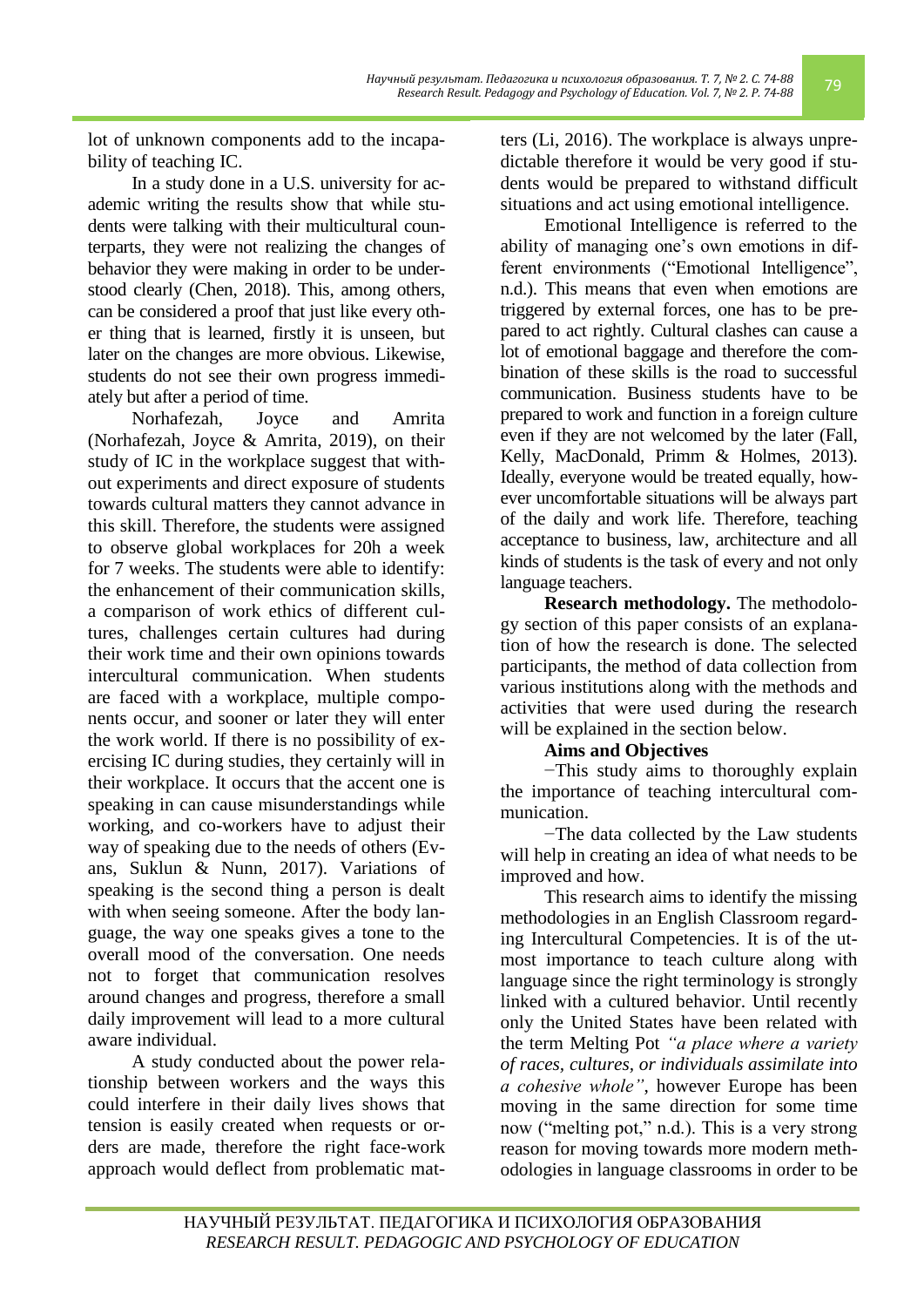up to date with the world and build healthier cooperation.

**Materials.** The used materials for this paper are various scientific papers, books regarding IC and the book used by the Law Students of the University of Prishtina "Hasan Prishtina": "English for Lawyers" − Dunja M. Vićan, Zlata Pavić and Branko Smerdel 2005, Zagreb, Croatia.

**Participants.** The sample of this research consist of sixty-eight students from the Faculty of Law due to the tendency of them being involved in legal matters which may include different nationalities. An additional reason is because people of this profession will defend various cultures in court and will deal with legal matters daily therefore, they need to have a basic understanding of the impact that culture has in a person. The knowledge and awareness of intercultural competencies for this particular profession is of the upmost importance.

**Instruments.** As a means of collecting data, a questionnaire was used. Data was collected through the questionnaire and then analyzed through percentages and coding the openended question. The benefit of a questionnaire is that one can collect wanted data with a large sample quite easily (Jones, Baxter & Khanduja, 2013). The questionnaires were distributed online due to the inability of doing it physically as a result of the happenings in the world including the world pandemic. A Google Form has been created and all answers were successfully taken. The questionnaire consists of 15 questions: 2 demographic questions, 12 questions with options and an additional openended question.

The questionnaire was created to get a clear view of how informed students of the Faculty of Law at the University of Prishtina "Hasan Prishtina" were for the significance of intercultural communication. Moreover, how much does the University invest in them in order to develop in this field and if it really is a lack of interest from students or rather materials and opportunities.

**Procedure.** This research has used a mixed method approach, with sixty-eight faculty students of the University of Prishtina "Hasan Prishtina". The combination of the qualitative and quantitative methods of research is recognized as the mixed method (Aramo-Immonen, 2013). Additional information has been collected by the institutions regarding curricula and trainings related to the field of study. After the results of the questionnaires a comparison was done to the curriculum of the English classes in the high schools in order to see whether they were prepared for the English classes at the University. The curriculum from the Ministry of Education, Science and Technology have been analyzedon the basis of the cultural competency elements and a conclusion was formed.

*RESPARE RESULT RESEARCH RESEARCH RESEARCH RESEARCH RESEARCH RESEARCH RESEARCH RESEARCH RESEARCH RESEARCH RESEARCH RESEARCH RESEARCH RESEARCH RESEARCH RESEARCH RESEARCH RESEARCH RESEARCH RESEARCH RESEARCH RESEARCH RESEAR* 

**Results and data analysis.** The data analysis section of this paper is presented in two sections. The first section includes the results the questions from the questionnaire, the second section is the analysis of the book used by the students of the Law Faculty and the interpretation of the results. The book "English" for Lawyers" written by Dunja M. Vićan, Zlata Pavić and Branko Smerdel (Dunja M. Vićan, Zlata Pavić & Branko Smerdel, 2005) in Zagreb and the significance behind analyzing the book lies in understanding why the students have shown the final results.

**Results from the questionnaire.** The majority of the answered questionnaires are from Female (76.5 %) students of this faculty, where the total number of participants was 68, where 25 (36.8%) where first year students, 14 (20.6%) second year students, 19 (27.9%) third year students and 10 (14.7%) fourth year students. The availability of first year students was much higher than the fourth-year students. The answers to question 3 show that the majority of students strongly believe that English will serve their future however 4 (5.9%) responded that they strongly disagree with the statement. When the students were asked whether the knowledge of the target language is important the majority agreed and only 1 (1.5%) student disagreed. The collected answers are to a certain extend controversial since all options got chosen, however the detailed analysis of why the results are this way will be explained in the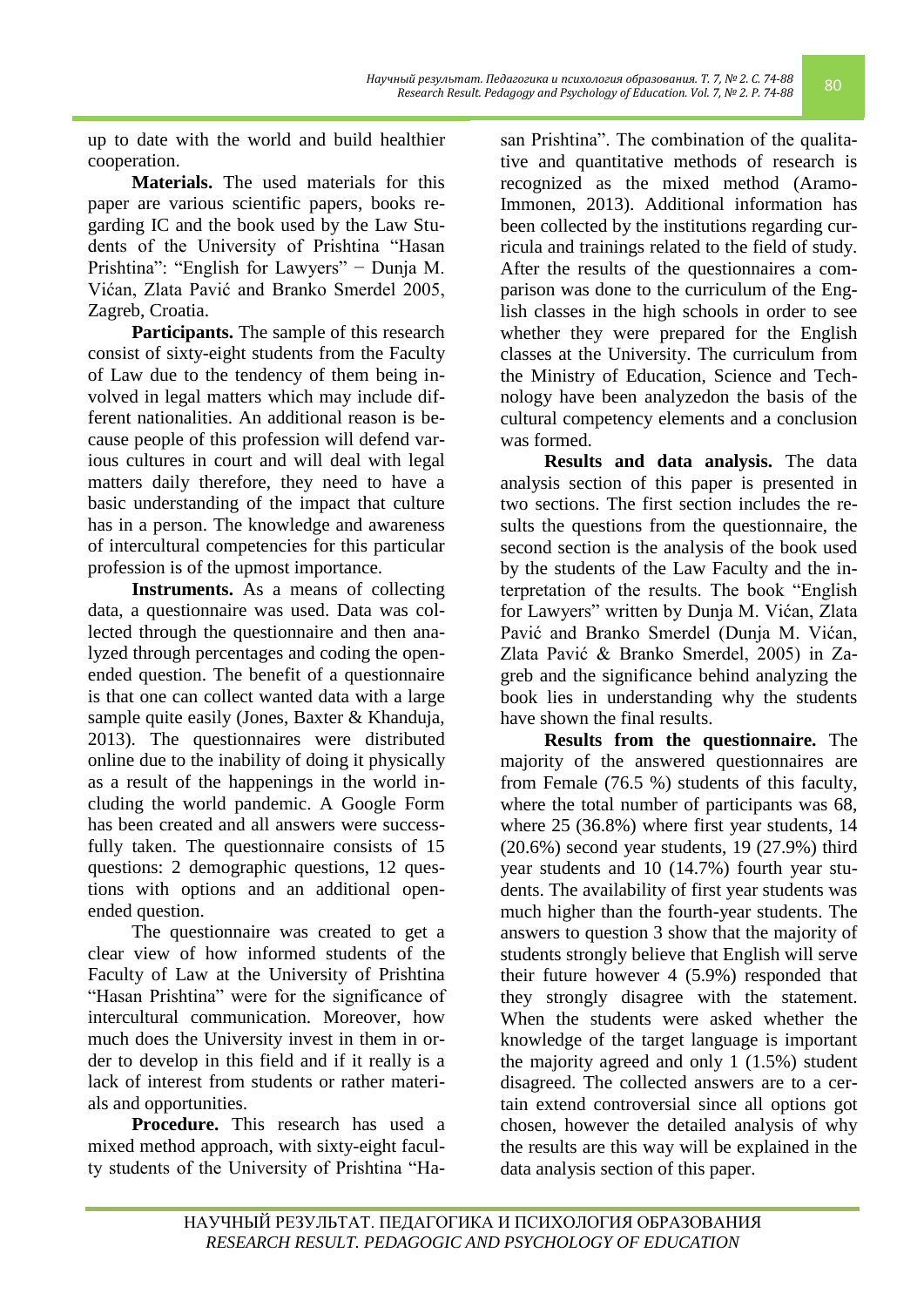In the given statement: I am familiar with some rules of behavior in some European countries, the students have shown the same results for the often and sometimes option with a percentage of 39.7 (27 students). Only one student has chosen the option never leaving it with a 1.5 percentage. The answers to question 7 have a varied set of answers however with a tendency of rather moving towards the positive answer of always, often and sometimes. Only 22.1% have answered with rarely and never. The collected answers to question 8 show that the majority of students agree with the stereotype that Albanians are prone to being trustworthy with an opposing thought as well of 13.2%.The answers to question 9 show a higher percentage in the options sometimes and rarely, to a certain extend similar with question 8 with which it had a linked meaning, however the option never is more strongly emphasized in this question compared to the  $8<sup>th</sup>$ .

The answers to question 10 vary from each other however a part of the students answered that they would not know how to behave in court hearings with European citizens nevertheless 61.7% believe they would know.

Question 11 was constructed in the purposeful way to test the students and the option *Always* has taken the most votes from the students which means: the majority of students support a behavior which is simultaneous besides the nationality difference. Only 10.3% of students state that they would rather not behave in the same way.

This question had an additional open-ended question asking why the students gave the abovementioned answers. These answers where coded and the findings are presented below.

Fig. 2 is a clear portrayal of the coded answers, showing that 43.9% of the students believe that no matter who is on the table, they would speak in the same way to each of them, relating this to equality and human rights. Some students (10.6%) have answered that using English with people from other countries is the key to being understood but have not given the precise answer to the asked question. Moreover, only 9% have stated that no matter the differences between nationalities they would try to be neutral and act with respect according to the circumstances.





Fig. 2 Students' answers to Question 11.1

A small number of students (9%) have stated that they would wait for the response of the others as a guide to how to treat them. If the other people would not be interested in the student's culture the latest would not be either in his/hers. Since humans have to adapt to each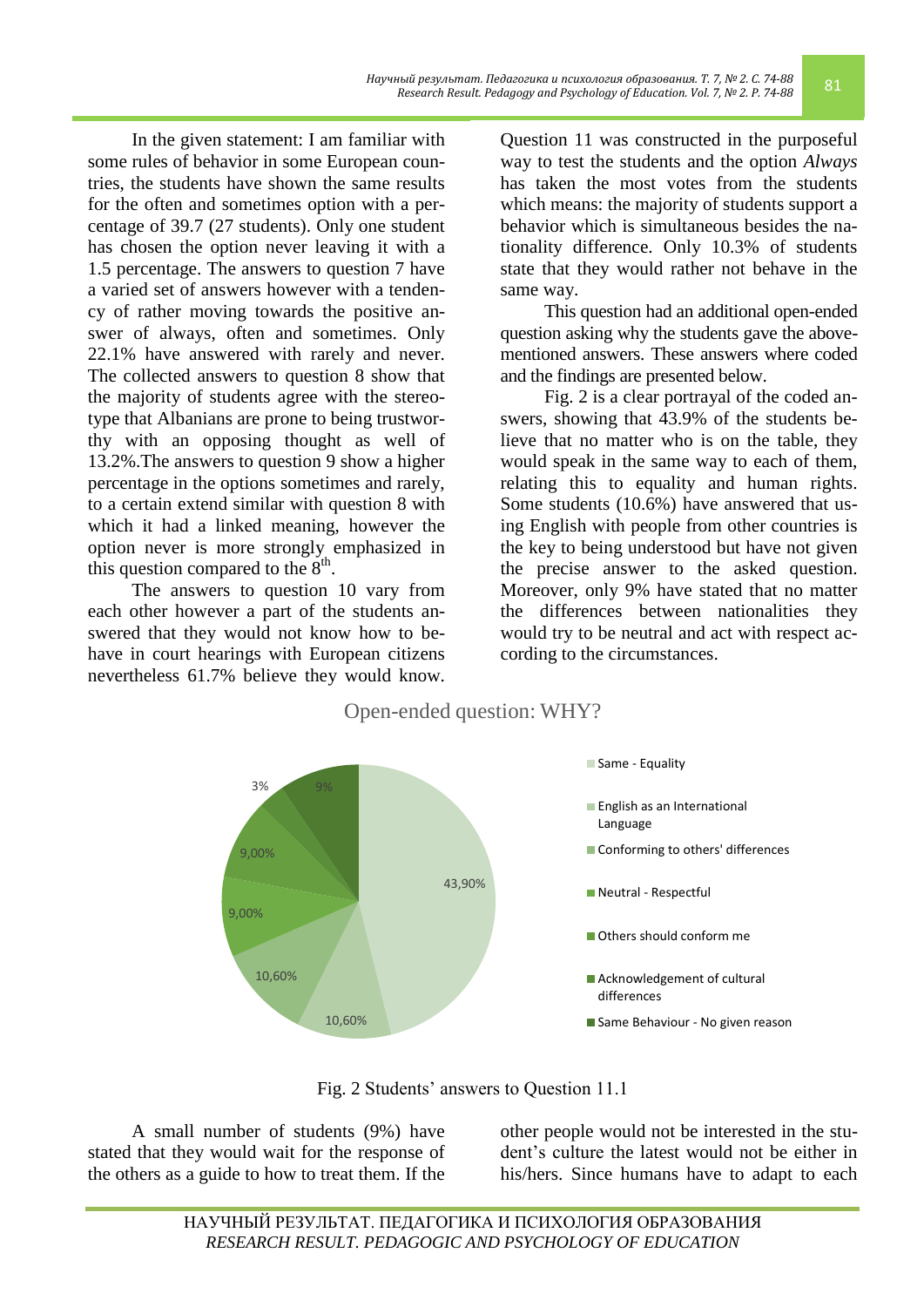other for collaboration and life in general, 10.6% of the answers were pro to act in a conforming way always based on the surroundings.

Moreover, 3% of students have not understood the question and another 9% have stated that they would speak in the same way with each different nationality but have not attached any reason to it. One of the smallest percentages (3) was taken from the students that answered that they would behave differently due to cultural differences, which is the most correct answer.

The answers to question 12 show that the majority (95.6%) consider using the international language (English) when they don't know other languages meaning that they wouldn't see it as a barrier but rather as a solution. The results of the last question where positive since the majority of students voted that they would like to learn more about other cultures for personal and professional use. Only 1 (1.5%) student strongly disagreed with this statement.

**Data analysis.** Evaluating the intercultural competencies has been the main goal of this research. Since these skills do affect the lives of the students internally, they have to be taught as a practical tool for the future. Different cultures are living now nearer each other than ever before and language classes ―*have to be more complex and rich*" (Sercu, 2005). The interpretation of the research results will follow in this chapter along with a few suggestions regarding the teaching of the intercultural competence skill.

The need for intercultural competencies in Europe, which is multiethnic, is still present and has to be worked upon (Pappenheim, 2006: 69). Serving as an international language, the English language has become a bridge between cultures and nations, and since the study is focused on teaching IC through this language, questions were constructed in the same direction. The questionnaire comprises a question of whether this language is a crucial component to the students' future, and the vast part (67.7%) of the students have agreed. Most of the world's scientific works are published in English and it is most studied second language in

the world (Altbach, 2007). Its popularity has no doubt therefore the students have been quite aware of this fact, linking it to the concept of globalization which is getting closer at a faster pace each day.

Some interesting results have occurred during the analysis of the questionnaire answers of this study. The responses of whether American/English culture is taught by the language teacher at the Faculty of Law has got controversial results since each of the Likert scale options have reached a lot of votes. Nevertheless, the option "sometimes" has got the highest percentage (33.80). With the given answers, students show a lack of certainty of what has been explained during the English classes, this could be either for the fact that they missed the class or the lessons haven't been culture centered.

Likewise, question 7, is also debatable from the answers since this one is related to the knowledge of intercultural communication taken from the language classes and the results show a variety of answers applying to all options. The biggest question mark in these results is set to the point of why the perception of the students are so different when they have all gone through the same curriculum of English classes in the Faculty of Law. Therefore, an analysis of the curriculum followed and based on the English language book, cultural issues have been mentioned only in reading comprehension exercises. The exercises were mostly grammar based and the book in itself does not comprise enough cultural issues. The combination of missing classes and the curriculum that is not fully compatible with IC confused the students and caused the high gap between these answers.

"English for Lawyers" written by Dunja M. Vićan, Zlata Pavić and Branko Smerdel 2005 in Zagreb, Croatia, is an ESP (English for Specific Purposes) based book. The content of it is mainly a description of the terminology which is needed in the law profession and the processes that the law students need to be aware of. English as a foreign language is taught only two semesters, two classes per week, and the curriculum is quite overloaded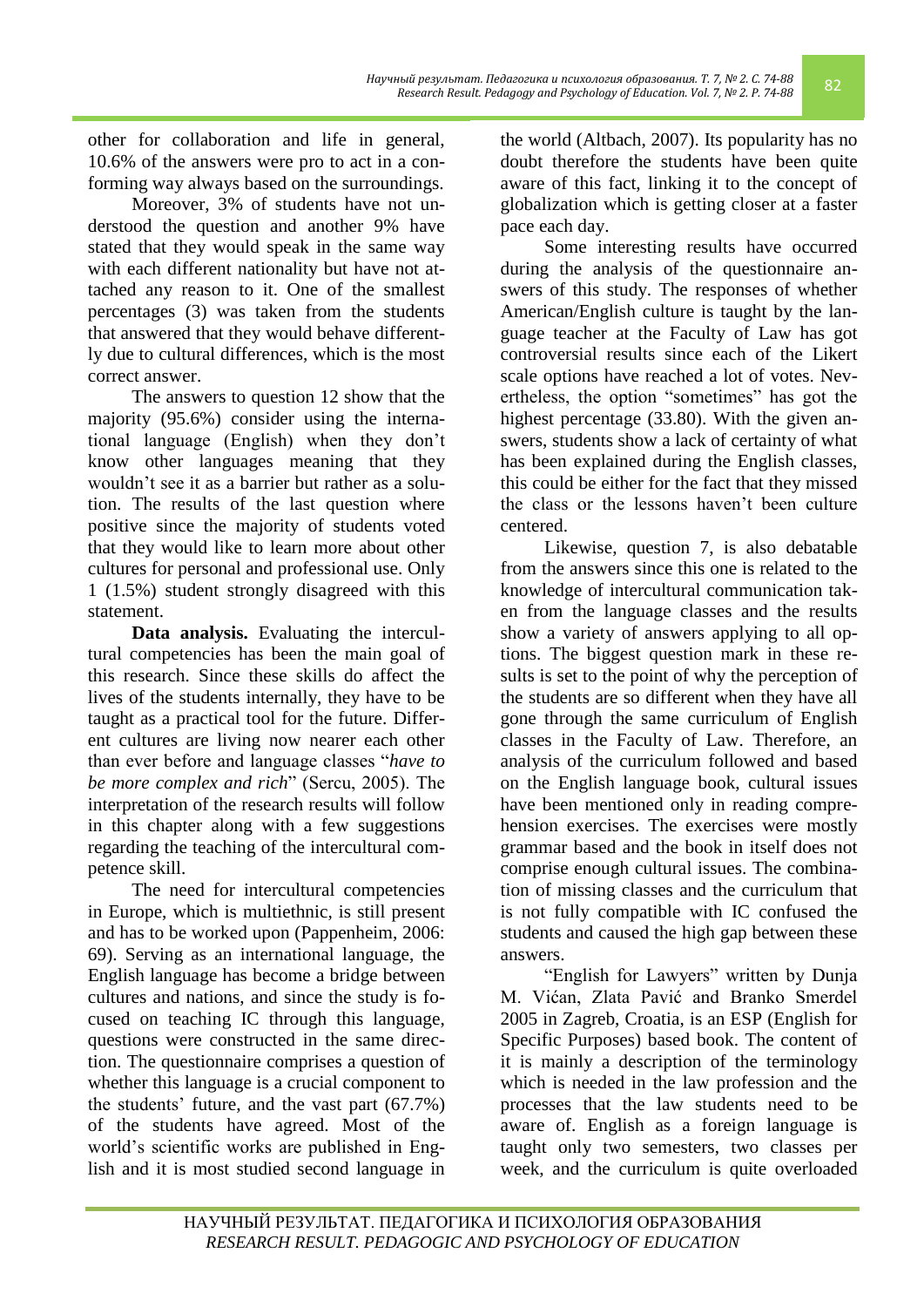with the terms; intercultural competence could only be touched as a theme but not covered fully. However, classes could be more culture oriented where students learn law and culture in a parallel approach.

The answers to question 10 show a high level of confidence from the students since most of them (38.20%) have stated that they would know how to behave correctly in a court session with European, however the same have pointed out that they would behave in a same manner (57.40) with different nationalities when dining with them. These answers, again, show that the students have misperceived the concept of IC and have wrongly judged their cultural competencies. The results are disputable due to the lack of cultural material they have had during their studies and the lack of cultural clash experiences.

The results of the open-ended question show that the majority of students have looked at the issue of whether the communication should be the same with different nationalities as a human rights-based question. 43.9% of them have given various reasons of why humans should be treated the same even though the question had a completely different direction. Only 3% of the open-ended answers have a strong understanding of why the communication between different cultures should be different. These answers gave a short but thorough comprehension that the difference in communication is critical to moving a step forward and not cross any cultural barrier. Yet, 9% of the students have chosen to answer in a defense mode, linking the example of dinning with different nationalities that the latest should conform them and not vice-versa. Linked with the fact that these students study law, the concept of equality has been very much misunderstood and this mirrors a major lack of intercultural competencies. It is of the utmost importance for these students to learn and master this skill. Culture is the key to diplomat's success since the right usage of it turns the audience into followers (Katrandzhiev, 2004: 89). Likewise, it can turn law representatives into sympathized people by the overall community and make them successful in their work.

Some scores taken from the questions state that the students are aware of the misunderstandings between cultures because of cultural differences, yet opposing with the overall analysis of their competencies. The law students do not show high understanding of IC and its importance however they show readiness to learn it for their personal and professional use.

After the analysis of the results of the questionnaires, a few suggestions will be presented concerning methodologies of teaching Intercultural competencies:

*a) Teaching IC through literature*

Reading is not only pleasing for a person; it is very productive in many aspects as well. As language teachers, we are all faced with some resistance from our students when it comes to assigning certain long readings, however, it can serve as a gate towards a deeper cultural understanding. Burwitz-Melzer (2001), has conducted a research regarding IC with a group of students in Germany. Through a text for Mexican migrant workers, the students were faced with cultural blocks, prejudices, misunderstandings and within this process they were testing their own attitudes towards the situation. It is not necessary for a teacher to only follow the class book, with a bit of creativity, extra worksheets and materials, all skills can be covered during a semester. With a reading task, a teacher can experiment as much as he/she wants, since it gives the opportunity to assign various tasks, such as:

−comment the text with your own words,

−identify the cultural components of the text,

−highlight the prejudices in the text,

−write an essay concerning the same cultural problems,

−describe the feelings of the characters, etc.

This method would be very productive in every language class since through readingcomprehension tasks, students are faced with various skills at the same time and they are especially exposed to cultural differences.

Some students consider literature and reading as the most entertaining part of the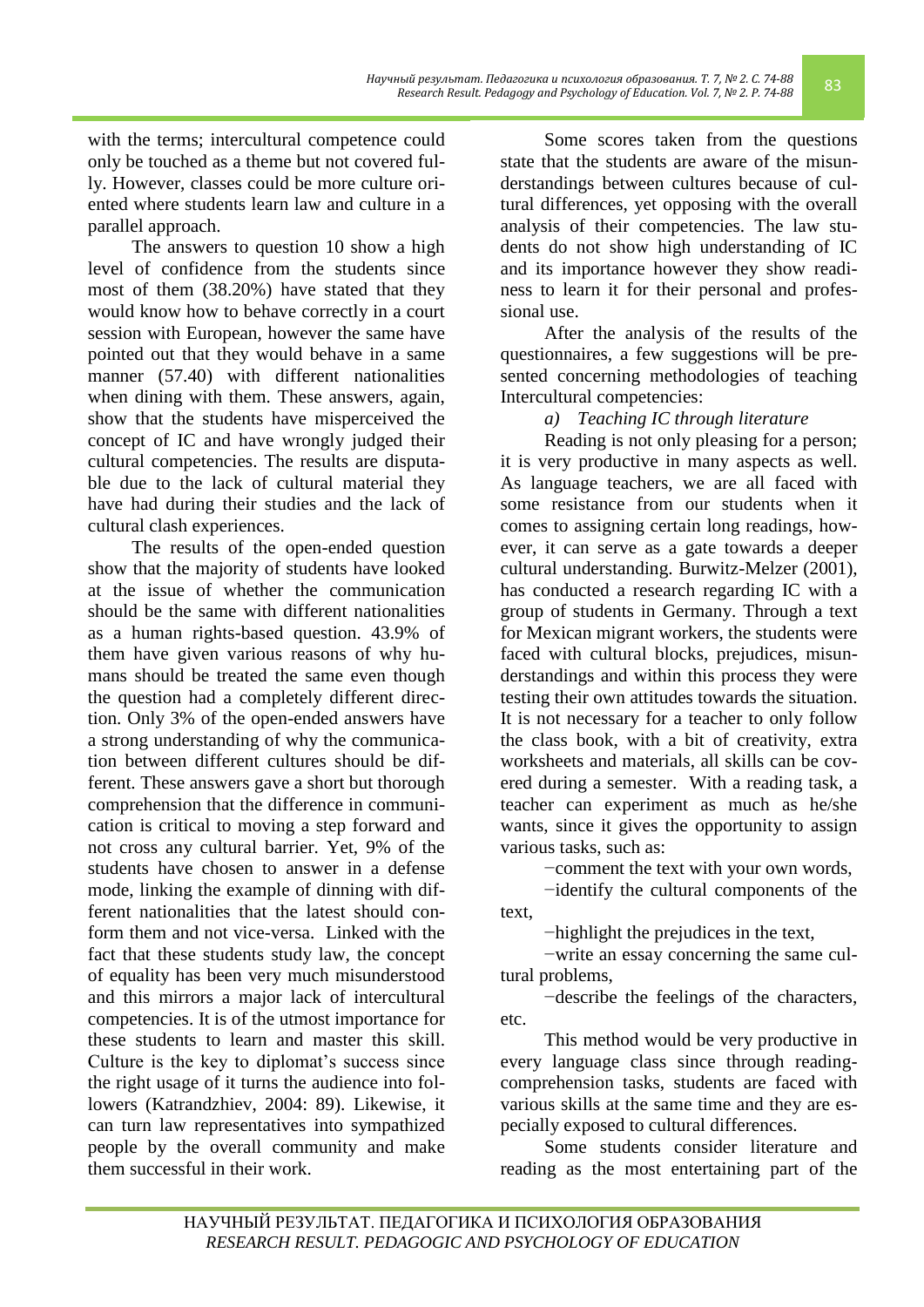class (Narančić-Kovać & Kaltenbacher, 2006). Heading into a task with a good mood brings likewise results. Henceforth, students will be relaxed and will gain knowledge in the process of reading what they like. In these scenarios, the teacher's task is to comment the reading on multiple perspectives, through active discussions and games which will entertain and teach the students.

*b) Teaching IC through art and history* 

Including the culture, history, art and features of the target country in the language teaching classroom enforces the importance and understanding of the language (Kramsch, 2013). History and the core values of a country are a clear representation of its nation. Students have to differentiate and accept why cultures act the way they do. Chinese people tend to visit their relatives without informing them beforehand however western cultures usually set an appointment (Sun, 2013: 373). The way of living is connected to art, history and especially language usage since it is a mirror of a major part of a person, therefore teaching a foreign language is inseparable to other components. Intertwining these minor details with culture does open multiple world perspectives even if students are not there physically.

Through teaching history events, teachers can explain grammar tenses and exercise in a very practical way. Using this method will not put either skill on the spotlight for students and will make them feel as if they are learning only one. The accumulation of cultural competencies will happen continuously and changes will be long-term.

## *c) Teaching IC through project-based learning*

We learn best by doing – this is very true in every aspect of life. Project-based learning is "*learning by doing*", and is a very preferable technique of language learning (Tseng & Yeh, 2019). This technique focuses mostly on the process that students go through while learning something new. A theme has to be set by the teacher in accordance with the students so the later will work on it for a certain period of time (usually a semester). This way a lot of skills can be integrated with multiple assignments and a final summarized project. Since Kosovo has 5% minority population, an interesting assignment would be to explore the ways of living, schooling and working of these cultures. Students would be directly faced with the differences and challenges IC brings with it and learn more outside of class than within.

# *d) Foreign language teachers should mirror intercultural competencies*

Only when teachers see the learning and teaching process of the foreign language as intercultural, will they be able to reflect and embed the skill to their students (Sercu, 2005: 181). Teachers have to be taught themselves first in order to teach and reflect it. However, rarely do we experience teachers who have been educated for intercultural competencies.

The professor who enters the class in a positive and accepting manner, treating everyone fairly and rightly will be respected and looked upon. If the professor is a reflection of what he/she expects from students it is easier for them to follow. Therefore, besides the curriculum and explanations, the attitude of the professor towards students will teach the later a lot about culture and behavior.

*e) Assessing IC*

Assessing cultural knowledge is not as simple and straight forward as assessing a test. Since intercultural competencies include a number of values which have to be measured, the best and most practical way would be using formative assessment. Formative assessment is the continuous assessment of students during a semester; this way students get assignments more often but smaller and teachers have the opportunity to change the instructions based on the students understanding (Boston, 2002). Using essays, presentations, project-based learning will lead to a cultural aware classroom and a successful one, and this way teachers would have a scheme on how to evaluate students. If teachers get uncreative on what methodologies to use, books and the internet are the vastest sources of ideas and experiments which will lead to a very bright full classroom.

**Conclusion.** Hypothetically, if there were a world without cultural competencies, would we be able to co-exist? This fundamental ques-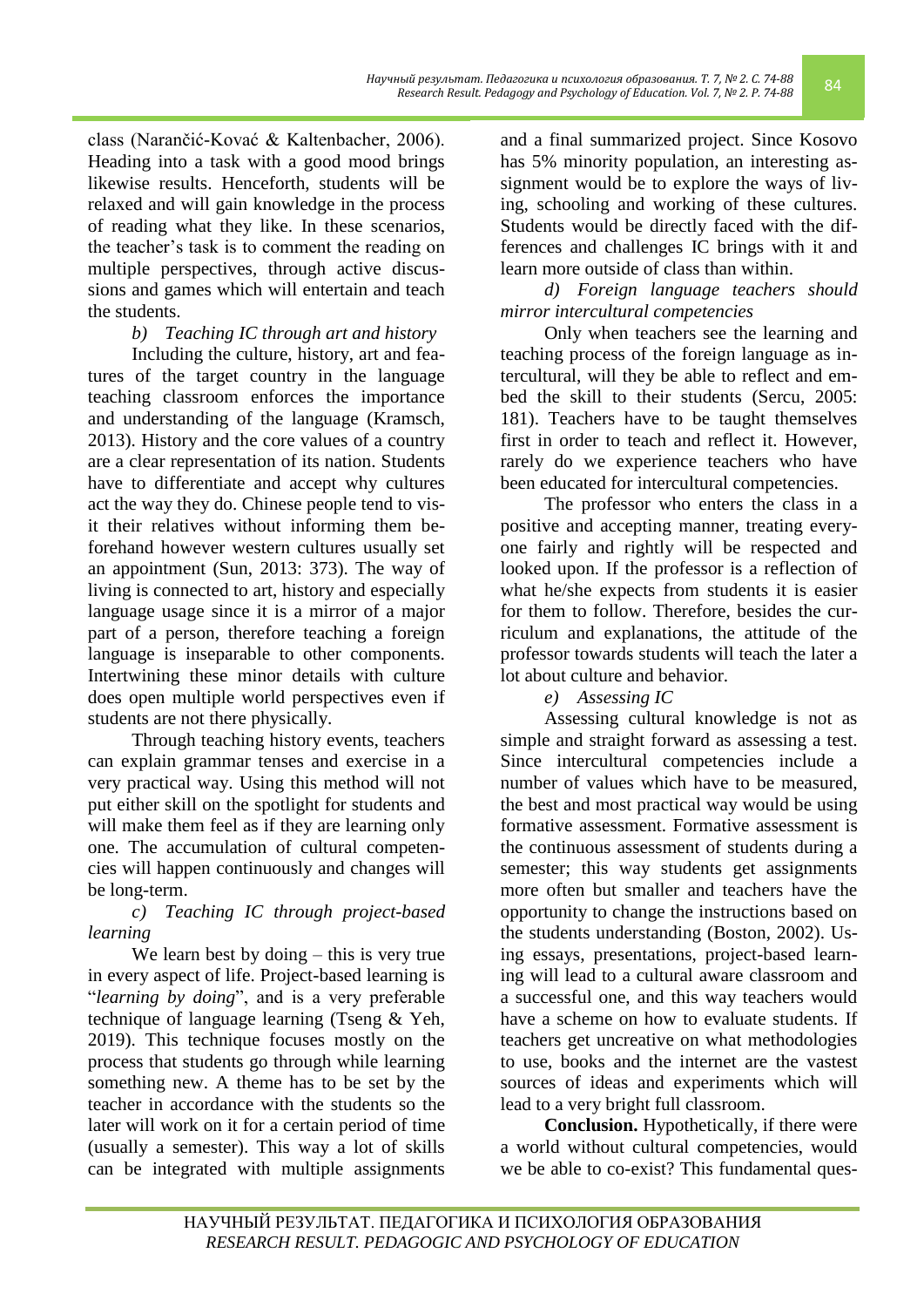to be used while we talk and walk. Even if they were not aware of the term Intercultural communication, these students had to have basic knowledge of cultural differences before entering University. An interesting finding was the humanrights point of view of the law students. Ques-

integrated in the human psychology and needs

tions that were constructed with the focus on finding the cultural awareness level were treated as human rights questions. When asked if the treatment of people would be different based on their nationality, a vast number of answers were against it. In the open-ended question, the reasons were mainly that each human has the same rights and has to be treated the same. The profession in which they will soon be finding themselves does require a high level of tolerance and IC is the skill that would be easily incorporated and needed.

All the questions were successfully answered during the study and the hypothesis of the paper were also almost fulfilled. Three hypotheses have resulted to be correct, however the one which states, that teachers would be ready to use IC if they would be trained on it, was not due to the limited resources of finding out. Students do unfortunately lack the sufficient content to be culturally aware and gaining the skill through experience is also available only for a small number of students. The analyzed curriculum does not fulfill the IC needs and teaching the skill does not exclude other important skills it actually reinforces them.

*Research Result. Pedagogy and Psychology of Education. Vol. 7, № 2. P. 74-88* 85 forget through the passing of time, however IC falls into the category of skills that is deeply

*Научный результат. Педагогика и психология образования. Т. 7, № 2. С. 74-88*

tion has to be asked since only if we think about the non-existence of this skill do, we really see the benefits it brings along. Theoretically, this world managed to work even when humans were not able to exchange goods with foreigners but whether it was practical is debatable. The human species did indeed evolve and successfully created a bond that has showed priceless benefits in the world in the era which is moving towards academic needs for communication and cooperation.

Intercultural competence is considered to be the ability to behave and communicate in a correct way when being with people from different cultural backgrounds. It is the foundation of each human being. Halls' (Halls', 1976) explanation of the high and the low context are a clear mirror of how language functions and where the barriers are more likely to be set. The significance lies on understanding the time concept used by cultures as well. Some nations fall into the category of monochromic time users and others into polychromic. If people's timing is not respected during life and business, the likelihood for conflicts to arise is quite high and the communicative parties will not be satisfied with each other, therefore no cooperation will happen at any stage.

Students have to be taught skills like these in school and college. This study was mainly focused on the knowledge law students at the University of Prishtina "Hasan Prishtina" have on intercultural competencies. A questionnaire was used as a tool of gathering the data for the study with a sample of 68 students. Various questions were set to identify the awareness of this skill and the level on which has been taught. After thorough analysis, the results show that the law students are not taught IC and do have little knowledge regarding the concepts of it. The study has been contradicting in the part where the analysis was concentrated in the past knowledge these students have brought to the classroom. The analyzed curriculum of the high schools shows a high level of Intercultural competencies. Not only have the teachers had the duty to teach this skill, the books where filled with exercises and chapters regarding IC. It is acceptable that students will

implement this skill into the language classrooms including teaching IC through: literature, art and history, project-based learning and the reminder that foreign language teachers should mirror intercultural competencies themselves before teaching them. If the class needs to be successful, the teacher has to mirror what he/she is trying to teach. Language classes are considered the best place to integrate IC since through learning language one learns the function of it, the structure and the right usage. It is the teachers' duty to try and teach this skill us-

Few suggestions were given on how to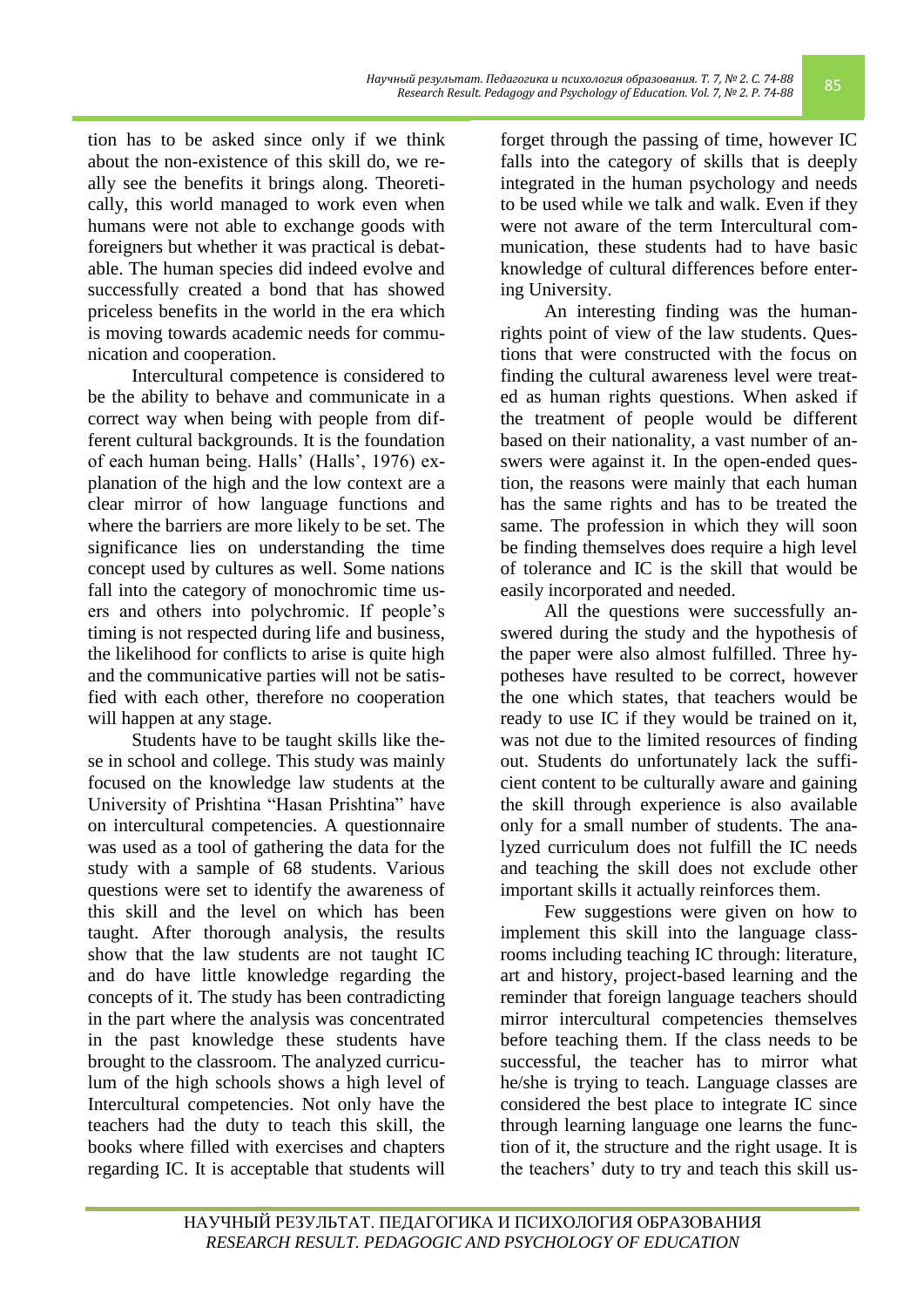ing experimental methodologies however, an additional method of learning IC would be sending students for a semester abroad in order for them to face cultural differences and fundamentally learn them. Assigning books, projects, and drawings touches upon a lot of spheres and creates multiple skill learning at the same time, and all these wonderful things can be learned in a language classroom.

**Limitations.** During the compilation of this paper, only a few things haven't proceeded the way they were planned. The questionnaire was planned to be distributed physically and the sample to be larger, however due to the inability of doing so, the questionnaire was electronic and the sample smaller. The Ministry of Education, Science and Technology has got only the curricula of the high schools of the country and not a standardized one for the University. Each Faculty has got a separate curriculum but no data was found of a generalized one which has to be followed, this way each language professor decides what is best for the classroom without having a state template to follow.

#### **References**

Altbach, P. (2007), The Imperial Tongue: English as the Dominating Academic Language. *Economic and political weekly 42* (36), 3608-3611. DOI: 10.2307/40276356.

Banks, J.A. (2017), An Introduction tom Multicultural Education (6 th edition). Retrieved from https: // [www.pearsonhighered.com/assets/preface/0/1/3/4/0](http://https:%20/%20www.pearsonhighered.com/assets/preface/0/1/3/4/0134802403.pdf) [134802403.pdf](http://https:%20/%20www.pearsonhighered.com/assets/preface/0/1/3/4/0134802403.pdf) (Accessed 12 February 2021).

Bennett, M.J. (2009), Defining, measuring, and facilitating intercultural learning: a conceptual introduction to the Intercultural Education double supplement. Intercultural Education, 20 (sup1), 1- 13. DOI: 10.1080/14675980903370763.

Bennett, Milton. J. (1998), Intercultural communication: A current perspective. In Milton J. Bennett (Ed.), Basic concepts of intercultural communication: Selected readings. Yarmouth, ME: Intercultural Press. Retrieved from [https://pdfs.semanticscholar.org/ea2e/a5b092b3094](https://pdfs.semanticscholar.org/ea2e/a5b092b30946b4717595dba81ffb0a24d9ff.pdf) [6b4717595dba81ffb0a24d9ff.pdf](https://pdfs.semanticscholar.org/ea2e/a5b092b30946b4717595dba81ffb0a24d9ff.pdf) (Accessed 07 March 2021).

Bluedorn, A.C., Kaufman, C.F. and Lane, P.M. (1992), How many things do you like to do at once? An introduction to monochronic and polychronic time. *Academy of Management Perspectives,* 6(4), 17-26. DOI:10.5465/ame.1992.4274453.

Boston, C. (2002), The concept of formative assessment. Practical assessment, research, and evaluation. 8(9). DOI: <https://doi.org/10.7275/kmcq-dj31> (Accessed 03 February 2021).

Burwitz-Melzer, E. (2001), Teaching Intercultural communicative competence through Literature. In Byram, M., Nichols, A & Stevens, D. (Eds.), Developing Intercultural Competence in Practice (pp. 29-44). United Kingdom. Multilingual Matters. Retrieved from: [https://books.google.com/books?id=OWG8V1XIhl](https://books.google.com/books?id=OWG8V1XIhloC&printsec=frontcover#v=onepage&q&f=false) [oC&printsec=frontcover#v=onepage&q&f=false](https://books.google.com/books?id=OWG8V1XIhloC&printsec=frontcover#v=onepage&q&f=false) (Accessed 20 March 2021).

Cambridge Dictionary (n.d.). (2020), Culture. In Cambridge-Dictionary.com dictionary. Retrieved May 27, from [https: // diction](https://dictionary.cambridge.org/dictionary/english/culture)[ary.cambridge.org/dictionary/english/culture](https://dictionary.cambridge.org/dictionary/english/culture) (Accessed 13 March 2021).

Chen, T. (2018), "But I learn more bad grammars when I write to my classmates": Acquiring academic literacies in a multicultural writing class. *Journal of International Students*, 2166-3750. DOI 10.5281/zenodo.1249047.

Crozet, C., Liddicoat, A.J. and Bianco, J.L. (1999), Introduction. In Crozet, C., Liddicoat, A.J., Bianco, J.L (Eds.). Striving for the third place: Intercultural Competence: from Language Policy to Language Education. Melbourne, Language Australia.

Curran, V. (1993), Developing and teaching a foreign-language course for law students. *Journal of Legal Education*, 43(4), 598-605. Retrieved from https://www.jstor.org/stable/42898164?read-

now=1&seq=1#page\_scan\_tab\_contents (Accessed 27 March 2021).

Dicey, A.V. (1900), The teaching of English law at Harvard. *Harvard Law Review*, 13(5), 422- 440. DOI 10.2307/1323359.

Evans, A., Suklun, H. and Nunn, S. (2017), Workplace diversity and intercultural communication: A phenomenological study. *Cogent Business & Management*, 4(1). Retrieved from https: DOI.org/10.1080/23311975.2017.1408943.

Fall, L.T., Kelly, S., MacDonald, P., Primm, C. and Holmes, W. (2013), Intercultural communication apprehension and emotional intelligence in higher education: Preparing business students for career success. *Business Communication Quarterly*, 76(4), 412-426. DOI: 10.1177/1080569913501861.

Hajdu, Z. and Domonyi, R. (2019), Integrating the language aspects of intercultural competen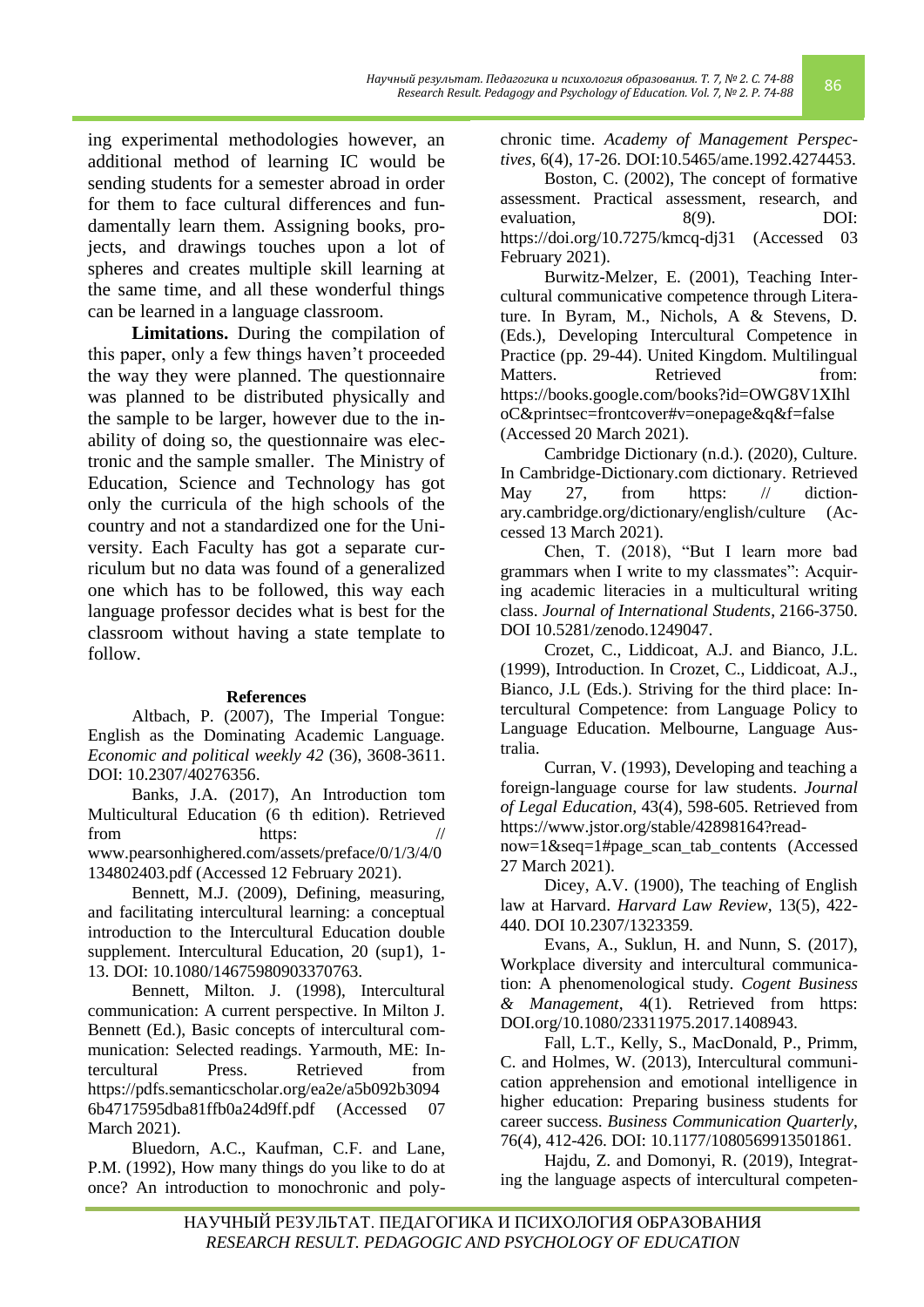*Научный результат. Педагогика и психология образования. Т. 7, № 2. С. 74-88*

cies into language for specific purposes programmes. In Goria, C., Guetta, L., Hughes, N., Reisenleutner, S., Speicher, O. (Eds.). Professional competencies in language learning and teaching. (pp. 65-77). United Kingdom: Researchpublishint.net.

Information for the English language curriculum. Retrieved from: https://masht.rksgov.net/planprogramet-1

Jinan, J. (2015), Absence of national culture in foreign language teaching and intercultural communication competence training of college students in china frontier minority areas. English Language Teaching,  $8(4)$ ,  $52-56$ . DOI:10.5539/elt.v8n4p52.

Katrandzhiev, V. (2004), Cultural content on the websites of diplomatic systems. In Slavik, H. (Edit.). Intercultural communication and diplomacy. (pp. 89-109) Malta and Geneva. Diplofoundation. Retrieved from the set of  $\sim$  from the set of  $\sim$  from the set of  $\sim$  from the set of  $\sim$  from the set of  $\sim$  from the set of  $\sim$  from the set of  $\sim$  from the set of  $\sim$  from the set of  $\sim$  from the set of  $\sim$  fr

[https://books.google.com/books?id=5-](https://books.google.com/books?id=5-_k7nEx2aYC&printsec=frontcover#v=onepage&q&f=false)

[\\_k7nEx2aYC&printsec=frontcover#v=onepage&q](https://books.google.com/books?id=5-_k7nEx2aYC&printsec=frontcover#v=onepage&q&f=false) [&f=false](https://books.google.com/books?id=5-_k7nEx2aYC&printsec=frontcover#v=onepage&q&f=false) (Accessed 01 February2021).

Kramsch, C. (2013), Culture in foreign language teaching. Iranian Journal of Language Teaching Research, 1(1), p. 57-78. Retrieved from: <https://files.eric.ed.gov/fulltext/EJ1127430.pdf> (Accessed 01 February2021).

Li, S.S.B. (2016), Bridging the Micro- and Macro-levels: Rapport Management in Intercultural Workplaces. Global Studies Journal, 9(3), 31-41. https: DOI.org/10.18848/1835-4432/CGP/v09i03/31-41.

Merriam-Webster. (n.d.). (2020), Communication. In Merriam-Webster.com dictionary. Retrieved May 26, from [https://www.merriam](https://www.merriam-webster.com/dictionary/communication)[webster.com/dictionary/communication](https://www.merriam-webster.com/dictionary/communication) (Accessed 07 February2021).

Merriam-Webster. (n.d.). (2020), Competence. In Merriam-Webster.com dictionary. Retrieved August 30, from [https://www.merriam](https://www.merriam-webster.com/dictionary/competency)[webster.com/dictionary/competency](https://www.merriam-webster.com/dictionary/competency) (Accessed 12 March 2021).

Merriam-Webster. (n.d.). (2020), Intercultural. In Merriam-Webster.com dictionary. Retrieved May 26, from [https://www.merriam](https://www.merriam-webster.com/dictionary/intercultural)[webster.com/dictionary/intercultural](https://www.merriam-webster.com/dictionary/intercultural) (Accessed 14 March 2021).

Merriam-Webster. (n.d.). (2020), Melting pot. In Merriam-Webster.com dictionary. Retrieved August 8, from [https://www.merriam](https://www.merriam-webster.com/dictionary/melting%20pot)[webster.com/dictionary/melting%20pot](https://www.merriam-webster.com/dictionary/melting%20pot) (Accessed 09 March 2021).

Narančić-Kovać, S. and Kaltenbacher, M. (2006), Promoting intercultural awareness through literature in foreign language teacher education. In Fenner, A., Newby, D. (Eds.).Coherence of principles, cohesion of competences: exploring theories and designing materials for teacher education (p. 78-95). Strasbourg. Council of Europe. Retrieved from:

[https://books.google.com/books?id=1e1a5EDXinM](https://books.google.com/books?id=1e1a5EDXinMC&printsec=frontcover#v=onepage&q&f=false) [C&printsec=frontcover#v=onepage&q&f=false](https://books.google.com/books?id=1e1a5EDXinMC&printsec=frontcover#v=onepage&q&f=false) (Accessed 14 March 2021).

Oxford Learner's Dictionary. (n.d.). (2020), Emotional Intelligence. In oxfordlearnersdictionaries.com dictionary. Retrieved August 29, from [https://www.oxfordlearnersdictionaries.com/definiti](https://www.oxfordlearnersdictionaries.com/definition/american_english/emotional-intelligence) [on/american\\_english/emotional-intelligence](https://www.oxfordlearnersdictionaries.com/definition/american_english/emotional-intelligence) (Accessed 15 February2021).

Pappenheim, R. (2006), Social and cultural awareness as overruling goals in foreign language course design. In Fenner, A., Newby, D. (Eds.).Coherence of principles, cohesion of competences: exploring theories and designing materials for teacher education (p. 69-78). Strasbourg. Council of Europe. Retrieved from: [https://books.google.com/books?id=1e1a5EDXinM](https://books.google.com/books?id=1e1a5EDXinMC&printsec=frontcover#v=onepage&q&f=false) [C&printsec=frontcover#v=onepage&q&f=false](https://books.google.com/books?id=1e1a5EDXinMC&printsec=frontcover#v=onepage&q&f=false) (Accessed 23 March 2021).

Perry, L.B., and Southwell, L. (2011), Developing intercultural understanding and skills: models and approaches. Intercultural Education, 22(6), 453-466. DOI:10.1080/14675986.2011.644948.

Samovar, L.A., Porter, R.E., and McDaniel, E.R. (2009), Intercultural communication: A reader. Retrieved from  $\sim$ [https://books.google.com/books?hl=en&lr=&id=dX](https://books.google.com/books?hl=en&lr=&id=dXs5DZFCRPsC&oi=fnd&pg=PT325&dq=monochronic+and+polychronic+cultures&ots=61SPD7fEUA&sig=F_y8JYxRPz97-z3sl_R2d0QDBJ4#v=onepage&q=monochronic%20and%20polychronic%20cultures&f=false) [s5DZFCRPsC&oi=fnd&pg=PT325&dq=monochro](https://books.google.com/books?hl=en&lr=&id=dXs5DZFCRPsC&oi=fnd&pg=PT325&dq=monochronic+and+polychronic+cultures&ots=61SPD7fEUA&sig=F_y8JYxRPz97-z3sl_R2d0QDBJ4#v=onepage&q=monochronic%20and%20polychronic%20cultures&f=false) [nic+and+polychronic+cultures&ots=61SPD7fEUA](https://books.google.com/books?hl=en&lr=&id=dXs5DZFCRPsC&oi=fnd&pg=PT325&dq=monochronic+and+polychronic+cultures&ots=61SPD7fEUA&sig=F_y8JYxRPz97-z3sl_R2d0QDBJ4#v=onepage&q=monochronic%20and%20polychronic%20cultures&f=false) [&sig=F\\_y8JYxRPz97-](https://books.google.com/books?hl=en&lr=&id=dXs5DZFCRPsC&oi=fnd&pg=PT325&dq=monochronic+and+polychronic+cultures&ots=61SPD7fEUA&sig=F_y8JYxRPz97-z3sl_R2d0QDBJ4#v=onepage&q=monochronic%20and%20polychronic%20cultures&f=false)

[z3sl\\_R2d0QDBJ4#v=onepage&q=monochronic%2](https://books.google.com/books?hl=en&lr=&id=dXs5DZFCRPsC&oi=fnd&pg=PT325&dq=monochronic+and+polychronic+cultures&ots=61SPD7fEUA&sig=F_y8JYxRPz97-z3sl_R2d0QDBJ4#v=onepage&q=monochronic%20and%20polychronic%20cultures&f=false) [0and%20polychronic%20cultures&f=false](https://books.google.com/books?hl=en&lr=&id=dXs5DZFCRPsC&oi=fnd&pg=PT325&dq=monochronic+and+polychronic+cultures&ots=61SPD7fEUA&sig=F_y8JYxRPz97-z3sl_R2d0QDBJ4#v=onepage&q=monochronic%20and%20polychronic%20cultures&f=false) (Accessed 23 March 2021).

Schenker, T. (2012), Intercultural Competence and Cultural Learning Through Telecollaboration. Calico Journal, 29(3). Retrieved from 10.11139/cj.29.3.449-470.

Sercu, L. (2005), Chapter 10: The future of intercultural competence in foreign language education: Recommendations for professional development, educational policy and research. In Sercu, L., Bandura, E., Castro, P., Davcheva, L., Laskaridou, C., Lundgren, U., Carmen, M.D., Garcia, M., Ryan, P. Foreign language teachers and intercultural competence: An International investigation. (pp. 160- 181). United Kingdom. Multilingual Matters LTD.